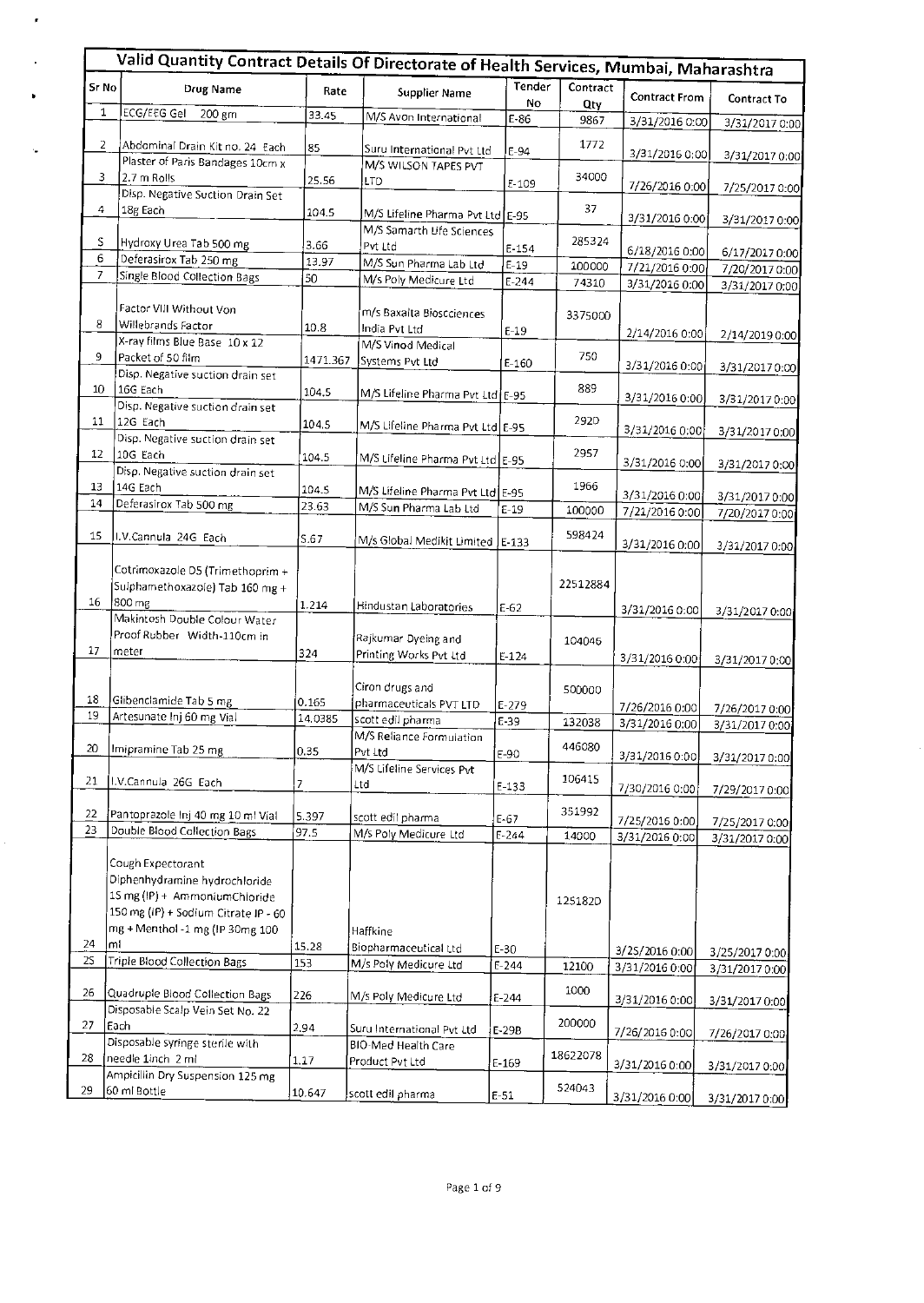|       | Valid Quantity Contract Details Of Directorate of Health Services, Mumbai, Maharashtra |                |                                            |                     |                  |                                 |                                  |  |
|-------|----------------------------------------------------------------------------------------|----------------|--------------------------------------------|---------------------|------------------|---------------------------------|----------------------------------|--|
| S: No | Drug Name                                                                              | Rate           | <b>Supplier Name</b>                       | <b>Tender</b><br>No | Contract<br>Qty  | <b>Contract From</b>            | Contract To                      |  |
| 30    | Levofloxacin Tab 500 mg                                                                | 1.7147         | Ciron drugs and<br>pharmaceuticals PVT LTD | $E - 177$           | 2160535          | 7/27/2016 0:00                  | 7/27/2017 0:00                   |  |
| 31    | Inj.Vitamin K1                                                                         |                | Ciron drugs and                            |                     | 835195           |                                 |                                  |  |
| 32    | Mifepristone Tab 200 mg                                                                | 14.6           | pharmaceuticals PVT LTD                    | $E-178$             |                  | 3/31/2016 0:00                  | 3/31/2017 0:00                   |  |
|       | Anti Rabies Vaccine ID (Human                                                          | 27.899         | 5ynokem                                    | $E-123$             | 15368            | 3/31/2016 0:00                  | 3/31/2017 0:00                   |  |
| 33    | Tissue culture) 1 ml                                                                   |                | <b>Bharat Biotech</b>                      |                     | 26843            |                                 |                                  |  |
| 34    | Amoxycillin Cap 250 mg                                                                 | 135.5<br>0.798 | International Ltd                          | $E-97$              |                  | 3/28/2016 0:00                  | 3/28/2017 0.00                   |  |
|       | Mifepristone 200mg (1 Tab) +                                                           |                | 2est Pharma                                | $E - 144$           | 52482112         | 3/31/2016 0:00                  | 3/31/2017 0:00                   |  |
| 35    | Misoprostol 200mcg (4 Tab) MTP<br>Kit                                                  | 48.49          | Synokem                                    | $E - 123$           | 15411            |                                 |                                  |  |
|       | Adhesive Plaster cotton based& 40                                                      |                |                                            |                     |                  | 3/31/2016 0:00                  | 3/31/2017 0:00                   |  |
| 36    | hypo allergic& 41 10 cm x 5 Mtr<br>Roll                                                | 53             | M/5 Adeshwar Meditex Pvt<br>Ltd            | $E-83$              | 84783            | 3/31/2016 0:00                  | 3/31/2017 0:00                   |  |
|       | Disposable Scalp Vein Set No. 22                                                       |                |                                            |                     |                  |                                 |                                  |  |
| 37    | Each                                                                                   | 2.94           | M/S R D H and CO                           | E-298               | 200000           | 7/26/2016 0:00                  | 7/26/2017 0:00                   |  |
| 38    |                                                                                        |                | M/5 Lifeline Services Pvt                  |                     | 2500             |                                 |                                  |  |
| 39    | Endotracheal Tube Plain 3.5<br>Levofloxacin Tab 500 mg                                 | 19             | Ltd                                        | $E-121$             |                  | 7/27/2016 0:00                  | 7/27/2017 0:00                   |  |
| 40    | Vitamine B Complex Tab                                                                 | 1.7147         | scott edil pharma                          | $E-177$             | 2160535          | 7/27/2016 0:00                  | 7/27/2017 0:00                   |  |
| 41    | Diclofenac Gel 1 % 30 gm                                                               | 0.251          | Hindustan Laboratories                     | E-153               | 88377834         | 3/26/2016 0:00                  | 3/26/2017 0:00                   |  |
|       | Factor IX Complex (Coagulation                                                         | 5.36           | scott edil pharma                          | $E - 277$           | 4184844          | 3/31/2016 0:00                  | 3/31/2017 0:00                   |  |
| 42    | Factors II, VII, IX, X)                                                                | 20.67          | Baxter India                               | $E - 279$           | 1380000          | 11/7/2015 0:00                  | 11/3/2016 0:00                   |  |
| 43    | Activated prothrombine complex<br>Cefoperazone and Sulbactum for                       | 48.9           | Baxter India<br>M/S ANG Life 5cience India | $E - 279$           | 700000           | 11/7/2015 0:00                  | 11/3/2016 0:00                   |  |
| 44    | Inj 500 mg+ 500 mg Vial                                                                | 16.05          | Pvt Ltd                                    | $E - 45$            | 250000           | 1/6/2016 0:00                   | 1/6/2017 0:00                    |  |
| 45    | Cefoperazone and 5ulbactum for<br>Inj 1 gm + 1 gm Vial                                 | 28.99          | M/5 ANG Life Science India<br>Pvt Ltd      | $E - 45$            | 291000           | 1/6/2016 0:00                   | 1/6/2017 0:00                    |  |
| 46    | Ketorolac Promethymene Eye Drop<br>5 ml                                                | 18.9           | Ciron drugs and                            |                     | 10000            |                                 |                                  |  |
|       | 5odium Hypochlorite 5olution 200                                                       |                | pharmaceuticals PVT LTD                    | $E-89$              |                  | 1/6/2016 0:00                   | 1/6/2017 0:00                    |  |
| 47    | ml                                                                                     | 23.97          | M/5 S M Pharmaceuticals                    |                     | 0                |                                 |                                  |  |
| 48    | Quinine Tab 300 mg                                                                     | 4.095          | M/S R D H and CO                           | $E-125$             |                  | 3/31/2015 0:00                  | 3/31/2017 0:00                   |  |
|       |                                                                                        |                | M/S Pulse Pharmaceutical                   | E-246               | 5000D            | 1/7/2016 0:00                   | 1/7/2017 0:00                    |  |
| 49    | Clobazam Tab 10 mg                                                                     | 3.35           | Pvt Ltd<br>M/S Themis pharma               | E-128               | 296010           | 1/7/2016 0:00                   | 1/7/2017 0:00                    |  |
| 50    | Paracetamol Tab 500 mg<br>Anti Rabies Vaccine IM (Human                                | 0.2235         | chemosyn Itd                               | E-74                | 186049441        | 3/31/2016 0:00                  | 3/31/2017 0:00                   |  |
| 51    | Tissue culture) 0.5 ml                                                                 | 126            | Bharat Biotech<br>International Ltd        | E-97                | 129723           | 3/28/2016 0:0D                  |                                  |  |
| 52    | Hydrocortisone Sodium Succinate<br>Inj 100 mg Vial                                     | 11.24          | M/S ANG Life 5cience India<br>Pvt Ltd      | $E-46$              | 417563           | 3/31/2016 0:00                  | 3/28/2017 0:00<br>3/31/2017 0:00 |  |
| 53    | Ceftriaxone inj 500 mg Vial                                                            | 8.79           | M/S ANG Life Science India<br>Pvt Ltd      | $E-45$              | 419750           | 1/6/2016 0:00                   | 1/6/2017 0:00                    |  |
| 54    | Ceftazidime Inj 500 mg Vial                                                            | 16.5           | M/S ANG Life Science India<br>Pvt Ltd      | $E-45$              | 32910            | 1/6/2016 0:00                   | 1/6/2017 0:00                    |  |
| 55    | Cyanocobalamine Inj 1000 mcg/ml<br>10 ml Vial                                          | 19.509         | M/S Alpha Laboratories Ltd                 | E-223               | 470913           |                                 |                                  |  |
| 56    | Alcohol/spirit swab                                                                    | 0.39           | M/S Adeshwar Meditex Pvt                   |                     | 15892083         | 1/6/2016 0:00                   | 1/6/2017 0:00                    |  |
|       | Paradichlorobenzene +<br>Chlorbutanol + Benzocaine +                                   |                | Ltd                                        | $E-52$              |                  | 3/31/2016 0:00                  | 3/31/2017 0:00                   |  |
| 57    | Turpentine Oil Ear Drops 10 ml                                                         | 5.12           | M/S Zee Laboratories Ltd                   |                     | 5000             |                                 |                                  |  |
| 58    | Oivalproex 5odium Tab 500 mg                                                           | 2.2688         | M/5 Shine Pharma                           | E-89                |                  | 1/6/2016 0:00                   | 1/6/2017 0:00                    |  |
| 59    | Phenobarbitone Tab 60 mg                                                               | 1.764          | M/S R D H and CO                           | E-258               | 700000           | 1/1/2016 0:00                   | 1/1/2017 0:00                    |  |
| 60    | Cefuroxime inj 750 mg Vial                                                             | 16.84          | M/S ANG Life Science India<br>Pvt Ltd      | $E-258$<br>$E-45$   | 100000D<br>73428 | 1/1/2016 0:00                   | 1/1/2017 0:00                    |  |
| 61    | Primaquine Tab 2.5 mg                                                                  | 0.252          | M/S Modern Laboratories<br>Pvt Ltd         | $E - 35$            | 1775432          | 1/6/2016 0:00<br>3/31/2016 0:00 | 1/6/2017 0:00<br>3/31/2017 0:00  |  |
|       |                                                                                        |                |                                            |                     |                  |                                 |                                  |  |

 $\cdot$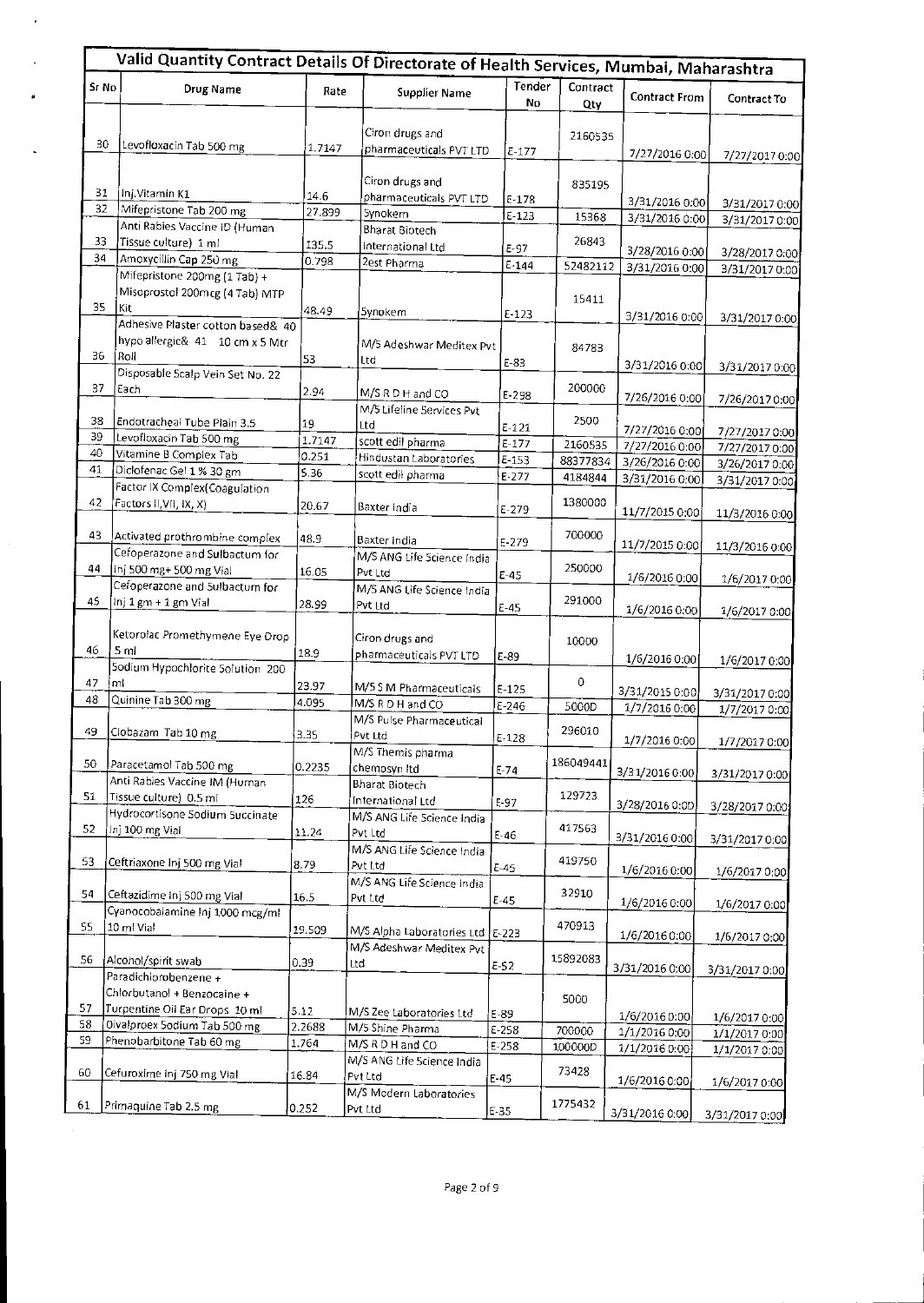|          | Valid Quantity Contract Details Of Directorate of Health Services, Mumbai, Maharashtra |              |                                                       |               |                  |                                  |                                  |
|----------|----------------------------------------------------------------------------------------|--------------|-------------------------------------------------------|---------------|------------------|----------------------------------|----------------------------------|
| Sr No    | Drug Name                                                                              | Rate         | <b>Supplier Name</b>                                  | Tender<br>No. | Contract<br>Qty  | <b>Contract From</b>             | Contract To                      |
| 62       | Losartan Potassium Tab 50 mg<br>Oisposable syringe sterile with                        | 0.36         | M/S Cian Health Care Pvt<br>Ltd                       | $E-112$       | 903736           | 3/31/2016 0:00                   | 3/31/2017 0:00                   |
| 63       | needle 1inch 5 ml Each                                                                 | 1.393        | M/S Aculife Healthcare Pvt<br>Ltd                     | E-169         | 23101432         | 3/31/2016 0:00                   | 3/31/2017 0:00                   |
| 64       | 3 ACT (0 - 1 years) Strip<br>Sodium Hypochlorite Solution 200                          | 15.249       | M/S Centurion<br>Laboratories Pvt Ltd                 | E-36          | 3000             | 3/28/2016 0:00                   | 3/28/2017 0:00                   |
| 65       | ml<br>Sodium Hypochlorite Solution                                                     | 23.97        | M/S S M Pharmaceuticals                               | $E-125$       | 0                | 3/31/2015 0:00                   | 3/31/2017 0:00                   |
| 66       | 5000 ml<br>Azithromycin Syrup 200 mg/5ml                                               | 267          | Sirmaxo Chemicals                                     | $E-125$       | 0                | 3/31/2015 0:00                   | 3/31/2017 0:00                   |
| 67       | 15 <sub>ml</sub>                                                                       | 10.43        | Hindustan Laboratories<br>M/S Macleods                | $E-51$        | 514901           | 3/31/2016 0:00                   | 3/31/2017 0:00                   |
| 68       | Cycloserine Cap 250 mg                                                                 | 18.38        | pharmaceutical Itd                                    | $E - 321$     | 0                | 3/31/2015 0:00                   | 11/25/2016 0:00                  |
| 69       | Pantoprazole Tab 40 mg                                                                 | 0.4557       | scott edil pharma                                     | $E-131$       | 3438130          | 3/31/2016 0:00                   | 3/31/2017 0:00                   |
| 70       | Cephalexin Tab/cap 250 mg                                                              | 1.323        | Zest Pharma                                           | $E-128$       | 12101062         | 3/31/2016 0:00                   | 3/31/2017 0:00                   |
| 71       | Metoclopramide Tab 10 mg                                                               | 0.185        | M/S Astra Lifecare (india)<br>Pvt Ltd                 | $E-131$       | 4109002          | 3/31/2016 0:00                   | 3/31/2017 0:00                   |
| 72       | Disposable syringe sterile with<br>needle 1inch 10 ml                                  | 2.193        | M/S Aculife Healthcare Pvt<br>Ltd                     | $E - 169$     | 2299967          | 3/31/2016 0:00                   | 3/31/2017 0:00                   |
| 73       | Surgical Rubber Gloves no. 7 Pair                                                      | 7.83         | BETA HEALTHCARE                                       | E40           | 1500000          | 1/21/2016 0:00                   | 1/21/2017 0:00                   |
| 74       | Ascorbic acid (Vitamin C) 500 mg<br>Iron 100 mg + Folic Acid 0.5 mg                    | 0.54         | Hindustan Laboratories                                | $E-98$        | 10739856         | 3/31/2016 0:00                   | 3/31/2017 0:00                   |
| 75       | Enteric Coated Tablet (Pack of 10<br>Tablets)                                          | 0.2          | Hindustan Laboratories                                | E-68          | 294188550        |                                  |                                  |
| 76       | Olanzapine Tab 10 mg                                                                   | 0.386        | M/S Shine Pharma                                      | $E-258$       | 850000           | 3/23/2016 0:00<br>1/4/2016 0:00  | 3/23/2017 0:00                   |
| 77       | Olanzapine Tab 10 mg                                                                   | 0.386        | M/5 S P Pharmaceuticals                               | E-258         | 850000           | 1/1/2016 0:00                    | 1/4/2017 0:00<br>1/1/2017 0:00   |
| 78       | Clozapine Tab 50 mg                                                                    | 0.7035       | M/S S P Pharmaceuticals                               | $E-258$       | 1028550          | 1/1/2016 0:00                    | 1/1/2017 0:00                    |
| 79       | Quinine Inj 300 mg 2 ml Amp                                                            | 16.38        | M/S R D H and CO                                      | $E - 246$     | 25000            | 1/7/2016 0:00                    | 1/7/2017 0:00                    |
| 80       | Ceftriaxone Inj 1 gm Vial                                                              | 12.16        | M/S Concept<br>Pharmaceuticals Ltd                    | $E-45$        | 377600           | 1/6/2016 0:00                    | 1/6/2017 0:00                    |
| 81       | Chlorhexidine Digluconate<br>Mouthwash 100 ml                                          | 9.387        | M/SRDH and CO                                         | $E-233$       | 100000           | 1/7/2016 0:00                    | 1/7/2017 0:00                    |
| 82       | Aminophylline Inj 25 mg/ml 10 ml                                                       | 6            | M/S Alpha Laboratories Ltd E-135                      |               | 180011           | 1/7/2016 0:00                    | 1/7/2017 0:00                    |
| 83       | Clotrimazole Mouth Paint 1 % 15<br> mi                                                 | 8.82         | Ciron drugs and<br>pharmaceuticals PVT LTD            | $E-171$       | 111081           |                                  |                                  |
| 84       | Amoxycillin Cap 500 mg                                                                 | 1.435        | Zest Pharma                                           | $E - 126$     | 32794108         | 3/31/2016 0:00<br>3/31/2016 0:00 | 3/31/2017 0:00                   |
| 85       | Paper Adhesive Plaster 3inch x 5<br>mtr Roll                                           | 18.46        | Sutures India Pvt Ltd                                 | $E-108$       | 12967            | 3/31/2016 0:00                   | 3/31/2017 0:00<br>3/31/2017 0:00 |
| 86       | Nitrazepam Tab 5 mg                                                                    | 0.236        | M/S Shine Pharma                                      | E-258         | 135200           | 1/1/2016 0:00                    | 1/1/2017 0:00                    |
| 87       | Diazepam Tab S mg<br>Amoxycillin + Clavulanic acid Tab                                 | 0.236        | M/S Shine Pharma<br>M/S Theon                         | $E-258$       | 1556400          | 1/1/2016 0:00                    | 1/1/2017 0:00                    |
| 88       | 875 mg+125 mg                                                                          | 5.7          | Pharmaceuticals Ltd                                   | $E-61$        | 962000           | 3/31/2016 0:00                   | 3/31/2017 0:00                   |
| 89       | Haloperidol Tab 5 mg                                                                   | 0.236        | M/S Shine Pharma                                      | E-258         | 700000           | 1/1/2016 0:00                    | 1/1/20170:00                     |
| 90       | Haloperidol Tab 5 mg                                                                   | 0.236        | M/S S P Pharmaceuticals                               | E-258         | 700000           | 1/1/2016 0:00                    | 1/1/2017 0:00                    |
| 91       | Phenobarbitone Tab 60 mg                                                               | 0.368        | M/S S P Pharmaceuticals<br>M/S Ravian                 | E-258         | 735980<br>735980 | 1/1/2016 0:00                    | 1/1/2017 0:00                    |
| 92<br>93 | Phenobarbitone Tab 60 mg                                                               | 0.368        | Pharmaceuticals Pvt Ltd                               | F-258         |                  | 1/1/2016 0:00                    | 1/1/2017 0:00                    |
| 94       | Carbimazole Tab 5 mg<br>Black Goggles for Cata. Patients                               | 1.89<br>22.8 | M/S R D H and CO<br>M/S Gujrat Ophthalmics<br>Pvt Ltd | $E-258$       | 32000<br>137992  | 1/1/2016 0:00                    | 1/1/2017 0:00                    |
|          |                                                                                        |              | Ciron drugs and                                       | E-53          |                  | 3/31/2016 0:00                   | 3/31/2017 0:00                   |
| 95       | Clotrimazole Ear Drops 10 ml                                                           | 15.6         | pharmaceuticals PVT LTD                               | $E-171$       | 50000            |                                  |                                  |
| 96       | Factor VIII Concentrate                                                                | 13.2         | Baxter India                                          | $E-279$       | 1500000          | 3/31/2016 0:00                   | 3/31/2017 0:00                   |
| 97       | Ceftazidime Inj 1 gm Vial                                                              | 29.6         | M/S ANG Life Science India<br>Pvt Ltd                 | E-45          | 50245            | 11/7/2015 0:00                   | 11/3/2016 0.00                   |
| 98       | Hyaluronidase Inj 150 usp/ml                                                           | 110          | M/S Rahul Pharma                                      | E-238         | 5000             | 1/6/2016 0:00<br>1/6/2016 0:00   | 1/6/2017 0:00<br>1/6/2017 0:00   |
|          |                                                                                        |              |                                                       |               |                  |                                  |                                  |

l,

 $\bar{z}$ 

 $\bar{\omega}$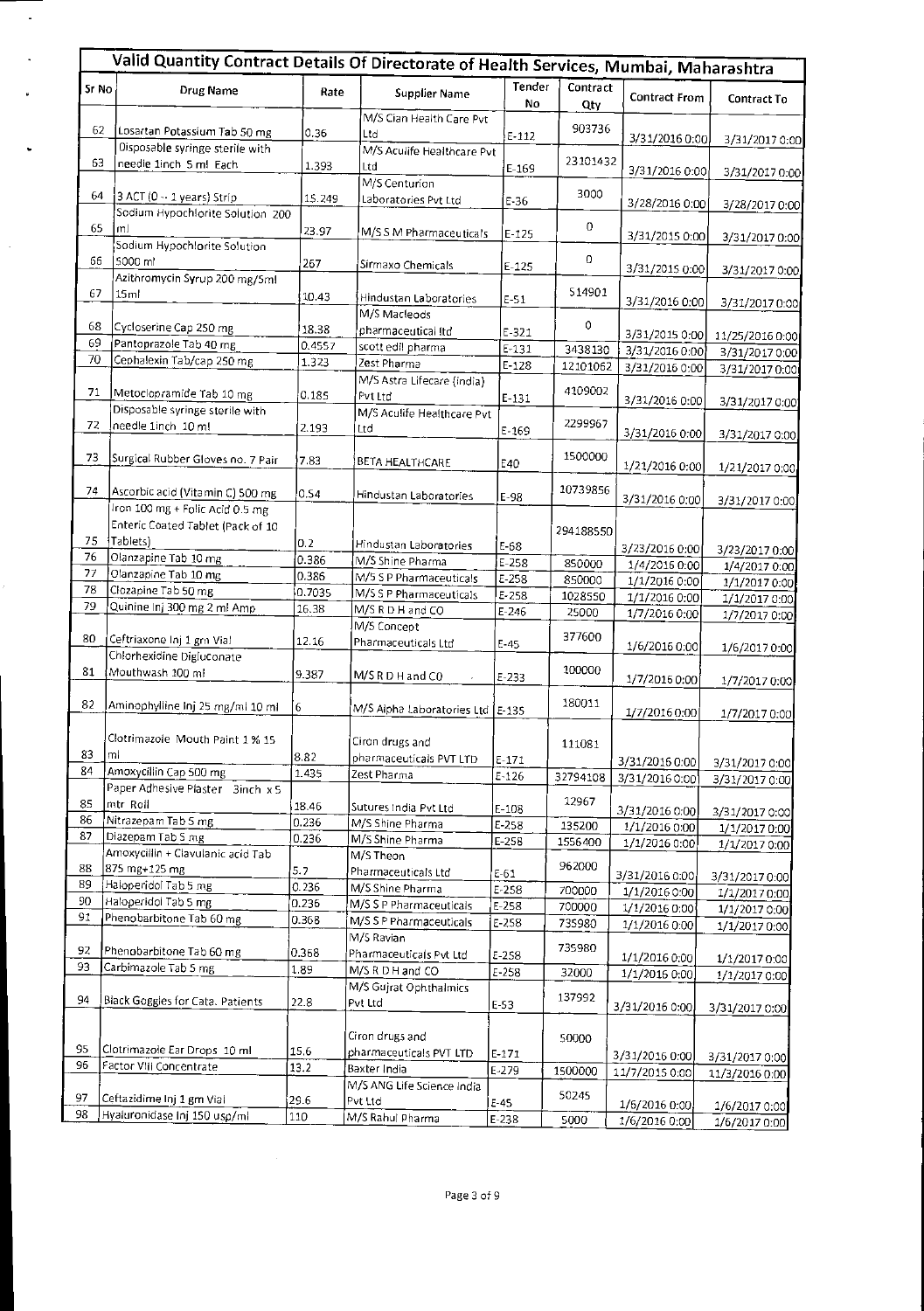|            | Valid Quantity Contract Details Of Directorate of Health Services, Mumbai, Maharashtra |                  |                                                                      |                        |                     |                                  |                                  |  |  |
|------------|----------------------------------------------------------------------------------------|------------------|----------------------------------------------------------------------|------------------------|---------------------|----------------------------------|----------------------------------|--|--|
| Sr No      | Drug Name                                                                              | Rate             | <b>Supplier Name</b>                                                 | Tender<br>No           | Contract<br>Qty     | <b>Contract From</b>             | Contract To                      |  |  |
| 99         | Timolol Maleate Eye Drops 5 ml                                                         | 21.3             | Ciron drugs and<br>pharmaceuticals PVT LTD                           | $E-89$                 | 16368               | 1/6/2016 0:00                    | 1/6/2017 0:00                    |  |  |
| 100        | Surgical Rubber Gloves no. 6 Pair                                                      | 7.83             | BETA HEALTHCARE                                                      | $E-40$                 | 80000D              | 1/21/2016 0:00                   | 1/21/2017 0:00                   |  |  |
| 101        | Surgical Rubber Gloves no. 6.5 Pair                                                    | 7.83             | BETA HEALTHCARE                                                      | $E - 40$               | 1800000             | 1/21/2016 0:00                   | 1/21/2017 0:00                   |  |  |
| 102        | Surgical Rubber Gloves no. 7.5 Pair                                                    | 7.83             | <b>BETA HEALTHCARE</b>                                               | E-40                   | 1700000             | 1/21/2016 0:00                   | 1/21/2017 0:00                   |  |  |
| 103        | Surgical Rubber Gloves no. 8 Pair                                                      | 7.83             | BETA HEALTHCARE                                                      | $E-40$                 | 234292              | 1/21/2016 0:00                   | 1/21/2017 0:00                   |  |  |
| 104        | Amlodepine Tab 10 mg<br>Vitamin A Concetrated Solution                                 | 0.159            | Ciron drugs and<br>pharmaceuticals PVT LTD                           | E-126                  | 1800000             | 1/7/2016 0:00                    | 1/7/2017 0:00                    |  |  |
| 10S        | 100 ml                                                                                 | 48.345           | M/S Piramal Enterprises Ltd E-166                                    |                        | 383020              | 3/26/2016 0:00                   | 3/26/2017 0:00                   |  |  |
| 106        | Nifedipine Cap (Liquid) 10 mg                                                          | 0.49             | M/S Anod Pharma Pvt Ltd                                              | $E-126$                | 674531              | 1/7/2016 0:00                    | 1/7/2017 0:00                    |  |  |
| 107<br>108 | Iron Sucrose Inj 50 mg in 2.5ml<br>Amp (Parenteral Iron)<br>Ciprofloxacin Tab 500 mg   | 11.7<br>1.2979   | Ciron drugs and<br>pharmaceuticals PVT LTD<br>Hindustan Laboratories | $E-148$<br>$E - 163$   | 133416<br>11261474  | 3/28/2016 0:00<br>3/31/2016 0:00 | 3/28/2017 0:00                   |  |  |
| 109        | Saline Nasal Drop 10 ml                                                                | 7.15             | Ciron drugs and<br>pharmaceuticals PVT LTD                           | $E-171$                | 50000               | 3/31/2016 0:00                   | 3/31/2017 0:00<br>3/31/2017 0:00 |  |  |
| 110        | Dndansetron Syrup 2 mg/5 ml 30<br>ml                                                   | 4.66             | M/S Zee Laboratories Ltd                                             | $E-60$                 | 6772OD              | ############                     | 12/19/2016 0:00                  |  |  |
| 111        | Salicylic Acid Ointment 25 gm                                                          | 35.7             | Dr Reddys Laboratories Ltd<br>M/S Macleods                           | $E-151$                | 375569              | 3/26/2016 0:00                   | 3/26/2017 0:00                   |  |  |
| 112        | Kanamycin Inj 1000 mg Vial                                                             | 22.05            | pharmaceutical Itd<br>M/5 Astra Lifecare (india)                     | $E-321$                | 0                   | 3/31/2015 0:00                   | 11/25/2016 0:00                  |  |  |
| 113<br>114 | Ciprofloxacin Tab 250 mg<br>Albendazole Tab 400 mg                                     | 0.7149<br>0.8253 | Pvt Ltd<br>scott edil pharma                                         | $E - 163$<br>$E - 167$ | 5725926<br>20882800 | 3/31/2016 0:00<br>3/26/2016 0:00 | 3/31/2017 0:00                   |  |  |
| 115        | Prednisolone Tab 20 mg                                                                 | 2.73             | M/S Centurion<br>Laboratories Pvt Ltd                                | E-304                  | 716988              | 3/31/2016 0:00                   | 3/26/2017 0:00<br>3/31/2017 0:00 |  |  |
| 116        | Zinc sulphate or gluconate syrup                                                       | 19.95            | M/5 Wallace<br>Pharmaceuticals Pvt Ltd                               | E-99                   | 717811              | 3/28/2016 0:00                   | 3/28/2017 0:00                   |  |  |
| 118        | 117 Ciprofloxacin Tab 500 mg<br>Escitalopram Tab 10 mg                                 | 1.2979           | M/S Astra Lifecare (india)<br>Pvt Ltd                                | $E-163$                | 11261490            | 3/31/2016 0:00                   | 3/31/2017 0:00                   |  |  |
| 119        | Endotracheal tube Cuff 6                                                               | 0.525<br>32      | M/5 S P Pharmaceuticals<br>M/5 Lifeline Services Pvt<br>Ltd          | E-88                   | 600000<br>3034      | 3/31/2016 0:00                   | 8/21/2017 0:00                   |  |  |
| 120        | Endotracheal Tube Cuff 5.5                                                             | 32               | M/S Lifeline Services Pvt<br>Ltd                                     | $E-120$<br>$E - 120$   | 3157                | 9/20/2016 0:00                   | 9/19/2017 0:00                   |  |  |
| 121        | Endotracheal Tube Cuff 5                                                               | 32               | M/S Lifeline Services Pvt<br>Ltd                                     | $E-120$                | 2160                | 9/20/2016 0:00<br>9/2D/2016 0:00 | 9/19/2017 0:00                   |  |  |
| 122        | Abdominal Drain Kit no. 32 Each                                                        | 85               | Suru International Pvt Ltd                                           | E-94                   | 1757                | 3/31/2016 0:00                   | 9/19/2017 0:00<br>3/31/2017 0:00 |  |  |
| 123        | Abdominal Drain Kit no. 28 Each                                                        | 85               | Suru International Pvt Ltd                                           | E-94                   | 1877                | 3/31/2016 0:00                   | 3/31/2017 0:00                   |  |  |
| 124        | Tablet Iron + Folic Acid (100 mg +<br> 0.5 mg) (WIFS)                                  | 0.1953           | Hindustan Laboratories                                               | $E-4$                  | 671088225           | 3/25/2016 0:00                   | 3/25/2017 0:00                   |  |  |
| 125        | Abdominal Drain Kit no. 16 Each<br>Dichlorometxynol + Terpineol                        | 85               | Suru International Pvt Ltd                                           | E-94                   | 2576                | 3/31/2016 0:00                   | 3/31/2017 0:00                   |  |  |
| 126        | (50ap solution base) 5 ltr Jar                                                         | 332              | Hindustan Laboratories                                               | $E-122$                | 59585               | 3/31/2016 0:00                   | 3/31/2017 0:00                   |  |  |
| 127        | Nifedipine Cap (Liquid) 5 mg                                                           | 0.378            | M/S Anod Pharma Pvt Ltd                                              | $E-126$                | 610202              | 1/7/2016 0:00                    | 1/7/2017 0:00                    |  |  |
| 128<br>129 | Sitagliptine Tab 100 mg<br>Plastic Appron Each                                         | 34.17<br>3.1806  | M/S MSD Pharmaceuticals<br>Pvt Ltd<br>M/S Dmkar Packaging            | $E-65$                 | 1661390             | 3/25/2016 0:00                   | 3/25/2017 0:00                   |  |  |
|            |                                                                                        |                  |                                                                      | E-145                  | 1042514             | 3/31/2016 0:00                   | 3/31/2017 0:00                   |  |  |

 $\ddot{\phantom{a}}$ 

k,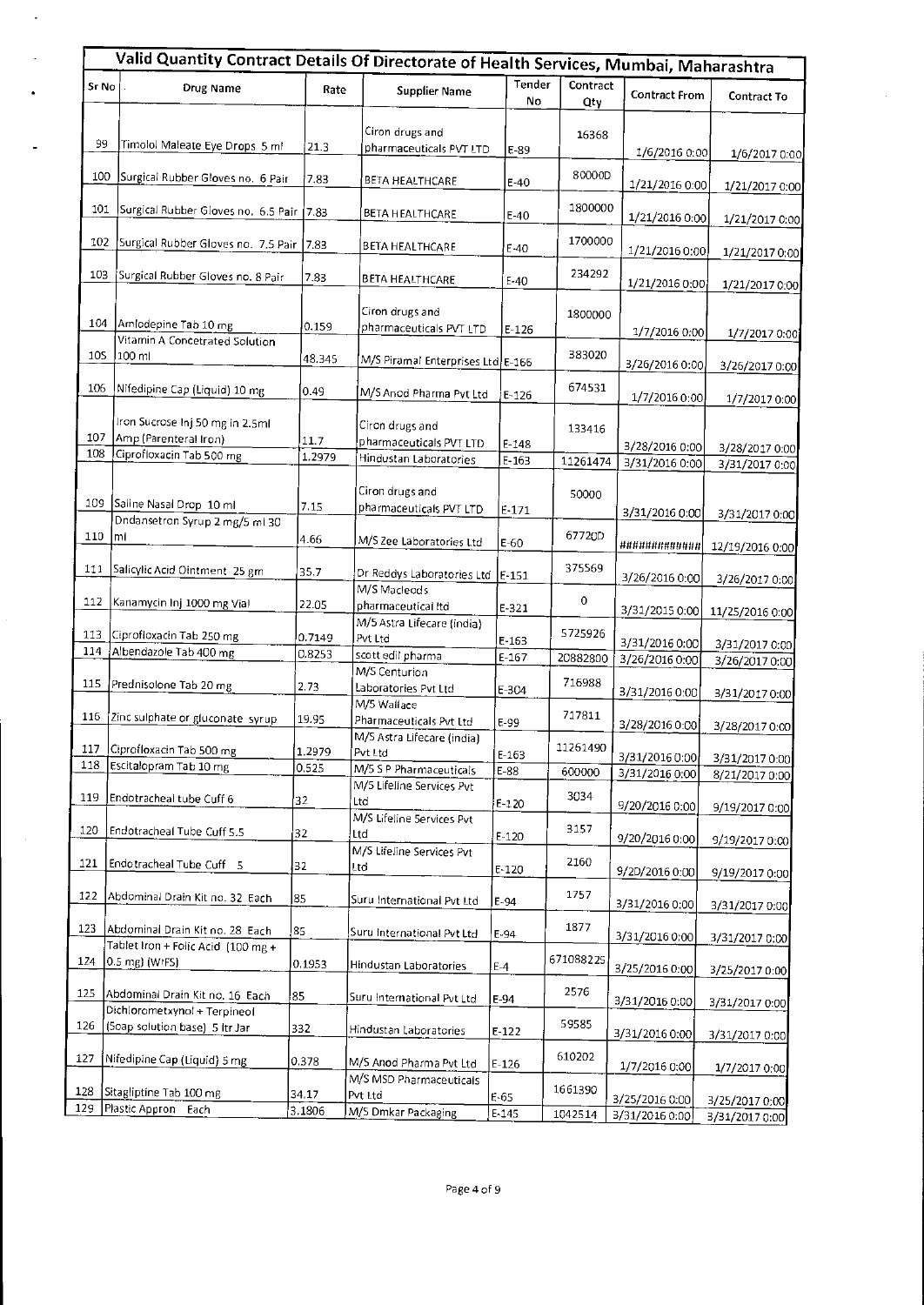|            | Valid Quantity Contract Details Of Directorate of Health Services, Mumbai, Maharashtra |                |                                                      |                   |                 |                                  |                                  |  |
|------------|----------------------------------------------------------------------------------------|----------------|------------------------------------------------------|-------------------|-----------------|----------------------------------|----------------------------------|--|
| Sr No      | <b>Drug Name</b>                                                                       | Rate           | Supplier Name                                        | Tender<br>No      | Contract<br>Qty | <b>Contract From</b>             | Contract To                      |  |
| 130        | Airway Plastic                                                                         | 17             | M/S Lifeline Services Pvt<br>Ltd                     | $E-84$            | 18307           | 3/31/2016 0:00                   | 3/31/2017 0:00                   |  |
|            |                                                                                        | 4.2            | M/S Macleods<br>pharmaceutical Itd                   | $E-321$           | $\circ$         | 3/31/2015 0:00                   |                                  |  |
| 131<br>132 | Ethionamide Tab 250 mg<br>Olanzapine Tab 10 mg                                         | 0.386          | M/S Shine Pharma                                     | $E-258$           | 850000          | 1/1/2016 0:00                    | 11/25/2016 0:00<br>1/1/2017 0:00 |  |
|            |                                                                                        |                |                                                      |                   |                 |                                  |                                  |  |
| 133        | Factor VII                                                                             | 41275.5        | Novo Nordisk India Pvt Ltd                           | $E - 279$         | 300             | 11/7/2015 0:00                   | 11/3/2016 0:00                   |  |
| 134        | Kanamycin Inj 500 mg Vial                                                              | 14.7           | M/S Alpha Laboratories Ltd   E-321                   |                   | 0               | 3/31/2015 0:00[                  | 11/25/2016 0:00                  |  |
| 135        | Disposable HIV kit<br>Each                                                             | 61.95          | M/S SHREE RAJ U0YOG                                  | $E - 176$         | $\circ$         | 12/2/2014 0:00                   | 12/2/2016 0:00                   |  |
| 136        | Dexamethasone inj 4 mg 2 ml                                                            | 3.4623         | M/S Alpha Laboratories Ltd   E-45                    |                   | 1714900         | 1/6/2016 0:00                    | 1/6/2017 0:00                    |  |
|            | Amitryptillin Hydrochloride Tab 25                                                     |                | M/S Ravian                                           |                   | 735980          |                                  |                                  |  |
| 137        | mg<br>138 6 ACT (9 -- 14 years) Strip                                                  | 0.368<br>41    | Pharmaceuticals Pvt Ltd<br>Zest Pharma               | $E-258$<br>$E-37$ | 43896           | 1/1/2016 0:00<br>3/31/2016 0:00  | 1/1/2017 0:00<br>3/31/2017 0:00  |  |
|            |                                                                                        |                | M/S Yeluri Formulations                              |                   |                 |                                  |                                  |  |
| 139        | B complex Inj 10 ml vial                                                               | 7.77           | Pyt Ltd                                              | E-45              | 398073          | 1/6/2016 0:00                    | 1/6/2017 0:00                    |  |
| 140        | Ceftriaxone Ini 1 gm Vial                                                              | 12.16          | M/s Daffodills<br>Pharmaceuticals Ltd                | $E-45$            | 377400          | 1/6/2016 0:00                    | 1/6/2017 0:00                    |  |
|            |                                                                                        |                |                                                      |                   | 16187           |                                  |                                  |  |
| 141<br>142 | Disp. Spinal needle 25G Each<br>Sonography Jelly 250 gm                                | 22.99<br>36.99 | Suru International Pvt Ltd<br>M/S Avon International | E-168<br>$E-71$   | 6055            | 3/31/2016 0:00<br>3/31/2016 0:00 | 3/31/2017 0:00<br>3/31/2017 0:00 |  |
|            |                                                                                        |                |                                                      |                   |                 |                                  |                                  |  |
| 143        | Betamethasone Inj 4 mg/ml 1 ml                                                         | 2.68           | M/S CONCORD DRUGS LTD                                | $E-134$           | 179376          | 3/31/2016 0:00                   | 3/31/2017 0:00                   |  |
| 144        | Cefpodoxime proxetil Tab 100 mg                                                        | 2.4969         | M/S Theon<br>Pharmaceuticals Ltd                     | $E-127$           | 3551335         | 3/31/2016 0:00                   | 3/31/2017 0:00                   |  |
| 145        | Silver Sulphadiazine Cream 250 gm 88.2                                                 |                | scott edil pharma                                    | $E - 277$         | 174151          | 3/31/2016 0:00                   | 3/31/2017 0:00                   |  |
|            |                                                                                        |                |                                                      |                   |                 |                                  |                                  |  |
|            | Cotrimaxazol Syrup (Trimethoprim<br>+ Sulphamethoxazole) 40 mg + 200                   |                |                                                      |                   | 3030101         |                                  |                                  |  |
| 146        | mg 50 ml Bottle                                                                        | 7.2            | M/S S M Pharmaceuticals                              | E-60              |                 | 3/31/2016 0:00                   | 3/31/2017 0:00                   |  |
|            |                                                                                        |                | M/S J B Chemicals and                                |                   | 18913471        |                                  |                                  |  |
| 147        | Metronidazole Tab 400 mg                                                               | 0.5699         | Pharmaceuticlas Ltd                                  | E-66              |                 | 3/31/2016 0:00                   | 3/31/2017 0:00                   |  |
| 148        | Disposable Non Traumatic Razer<br> Each                                                | 7.45           | SHREE BALAJI SURGICAL<br>PVT LTO                     | $E-116$           | 363746          | 3/31/2016 0:00                   | 3/31/2017 0:00                   |  |
|            | Clobetesol Oint Propionate 0.05%                                                       |                |                                                      |                   |                 |                                  |                                  |  |
| 149        | w/w                                                                                    | 5.7645         | scott edil pharma                                    | E-149             | 632384          | 3/31/2016 0:00                   | 3/31/2017 0:00                   |  |
|            | Factor IX Complex (Coagulation                                                         |                | Novo Nordisk India Pvt Ltd                           |                   | 150             |                                  |                                  |  |
| 150        | Factors II, VII, IX, X)                                                                | 41275.5        |                                                      | $E - 279$         |                 | 2/14/2016 0:00                   | 2/14/2017 0:00                   |  |
|            | Factor IX Complex (Coagulation                                                         |                | m/s Baxalta Bioscciences                             |                   | 690000          |                                  |                                  |  |
| 151        | Factors II,VII, IX, X)                                                                 | 20.67          | India Pvt Ltd                                        | $E - 279$         |                 | 2/14/2016 0:00                   | 2/13/2017 0:00                   |  |
|            |                                                                                        |                | m/s Baxalta Bioscciences                             |                   | 300000          |                                  |                                  |  |
|            | 152 Activated prothrombine complex                                                     | 48.9           | India Pvt Ltd                                        | $E - 279$         |                 | 2/14/2016 0:00                   | 2/13/2017 0:00                   |  |
|            |                                                                                        |                | M/S Micron                                           |                   | 10748006        |                                  |                                  |  |
| 153        | Ascorbic acid (Vitamin C) 500 mg                                                       | 0.54           | Pharmaceuticals                                      | E-98              |                 | 3/31/2016 0:00                   | 3/31/2017 0:00                   |  |
|            |                                                                                        |                | m/s Baxalta Bioscciences                             |                   | 750000          |                                  |                                  |  |
| 154        | Factor VIII Concentrate                                                                | 13.2           | India Pvt Ltd                                        | $E - 279$         |                 | 2/14/2016 0:00                   | 2/13/2017 0:00                   |  |
|            | X-ray films Green base 8 x 10                                                          |                | M/S Vinod Medical                                    |                   | 3405            |                                  |                                  |  |
| <b>15S</b> | Packet of 50 film                                                                      | 921.417        | Systems Pvt Ltd                                      | $E-160$           |                 | 3/31/2016 0:00                   | 3/31/2017 0:00                   |  |
|            | Micro cuvette used for Hemocue<br>Hb 201+ with Lancet used for                         |                | M/S Hansa Surgical PVT                               |                   | 0               |                                  |                                  |  |
| 156        | Lancet gun                                                                             | 23.295         | LTD                                                  | E-294             |                 | 3/29/2014 0:00                   | 2/18/2020 0:00                   |  |
|            |                                                                                        |                |                                                      |                   | 92289019        |                                  |                                  |  |
| 157        | Cetrizine Hydrochloride Tab 10 mg                                                      | 0.098          | Syncom Healthcare Ltd                                | $E-48$            |                 | 3/31/2016 0:00                   | 3/31/2017 0:00                   |  |
| 158        | Syrup Furazolidone 2S mg/5 ml 60<br>ml Bottle                                          | 7.19           | Hindustan Laboratories                               | $E-155$           | 2065499         | 3/31/2016 0:00                   | 3/31/2017 0:00                   |  |
|            | Disposable Non Traumatic Razer                                                         |                | M/S Paramount Surgimed                               |                   | 363746          |                                  |                                  |  |
| 159        | i Each                                                                                 | 7.45           | Ltd                                                  | $E-116$           |                 | 3/31/2016 0.00                   | 3/31/2017 0:00.                  |  |

 $\Box$ 

 $\ddot{\phantom{a}}$ 

 $\ddot{\phantom{0}}$ 

 $\sim$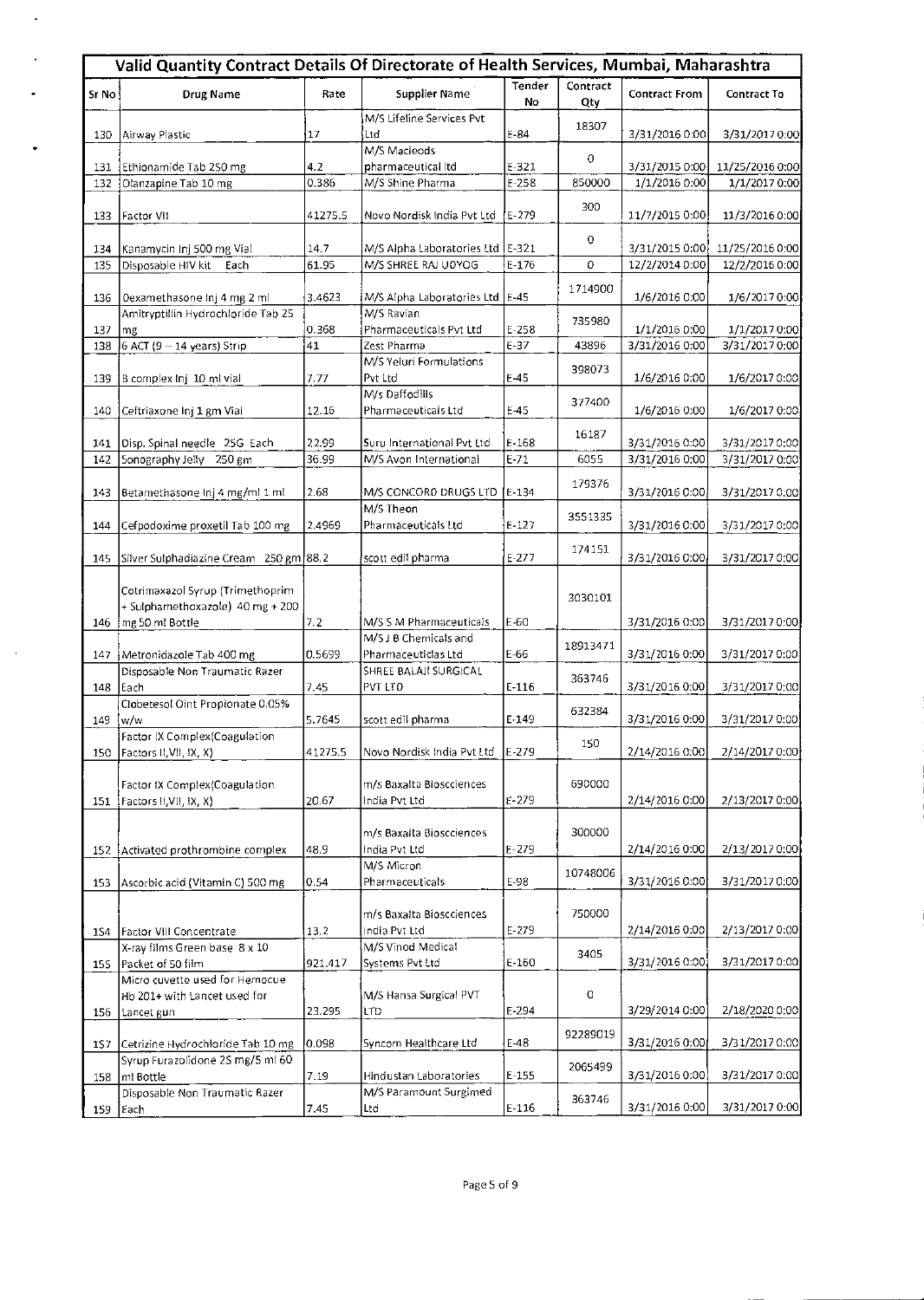|                  | Valid Quantity Contract Details Of Directorate of Health Services, Mumbai, Maharashtra |              |                                               |              |                 |                      |                                   |
|------------------|----------------------------------------------------------------------------------------|--------------|-----------------------------------------------|--------------|-----------------|----------------------|-----------------------------------|
| Sr No            | Drug Name                                                                              | Rate         | <b>Supplier Name</b>                          | Tender<br>No | Contract<br>Qty | <b>Contract From</b> | Contract To                       |
| 160              | Hydroxyethyl Starch (Hetastarch)<br>Inj 6 % 500 ml Bottle                              | 157.5        | Fresenius Kabi India Pvt Ltd E-52             |              | 11970           | ############         |                                   |
| 161              | Disposable Scalp Vein Set No. 23<br>Each                                               | 3.239        | Suru International Pvt Ltd                    | E-29B        | 50000           | 7/26/2016 0:00       | 11/20/2016 0:00<br>7/25/2017 0:00 |
| 162              | Endotracheal Tube Cuff 6.5                                                             | 32           | M/S Lifeline Services Pvt<br>Ltd              | $E-120$      | 3273            | 9/20/2016 0:00       | 9/19/2017 0:00                    |
| 163<br>164       | Endotracheal Tube Cuff 7<br>5 ACT (5 -- 8 years) Strip                                 | 32<br>30.997 | M/S Lifeline Services Pvt<br>Ltd              | $E-120$      | 4605            | 9/20/2016 0:00       | 9/19/2017 0:00                    |
| 165              | Thermocol Boxes                                                                        | 120.75       | Zest Pharma<br>M/S Span Medicare              | $E-37$       | 37161           | 3/31/2016 0:00       | 3/31/2017 0:00                    |
|                  |                                                                                        |              |                                               | E-309        | 40000           | 7/21/2016 0:00       | 7/20/2017 0:00                    |
| 166              | Glimiperide Tab 2 mg<br>Oisposable Scalp Vein Set No. 23                               | 0.1725       | Ciron drugs and<br>pharmaceuticals PVT LTD    | E-279        | \$533496        | 3/31/2016 0:00       | 3/31/2017 0:00                    |
| 167              | Each                                                                                   | 3.239        | M/S R D H and CO                              | E-298        | <b>S0000</b>    | 7/26/2016 0:00       | 7/26/2017 0:00                    |
| 16B              | Endotracheal Tube Cuff 7.5                                                             | 32           | M/S Lifeline Services Pvt<br>Ltd              | E-120        | 4734            | 9/20/2016 0:00       | 9/19/2017 0:00                    |
| 169              | Endotracheal Tube Cuff 8                                                               | 32           | M/S Lifeline Services Pvt<br>Ltd              | $E-120$      | 3957            | 9/20/2016 0:00       | 9/19/2017 0:00                    |
| 170              | Pheniramine maleate Syrup 15 mg<br>/5mi 100 mi Bottie                                  | 9.36         | Ciron drugs and<br>pharmaceuticals PVT LTO    | $E - 47$     | 1323947         | 8/3/2016 0:00        | 8/2/2017 0:00                     |
| 171              | Endotracheal Tube Cuff 8.5                                                             | 32           | M/S Lifeline Services Pvt<br>Ltd              | $E-120$      | 3338            | 9/20/2016 0:00       | 9/19/2017 0:00                    |
| 172              | Endotracheal Tube Cuff 5                                                               | 32           | Suru International Pvt Ltd                    | $E-120$      | 2159            | 9/20/2016 0:00       | 9/19/2017 0:00                    |
| 173              | Oxytocin inj 5 IU 1 mi                                                                 | 5.15         | Ciron drugs and<br>pharmaceuticals PVT LTO    | $E-284$      | 1684960         | 7/15/2016 0:00       | 7/15/2017 0:00                    |
| 174              | Endotracheal Tube Cuff 5.5                                                             | 32           | Suru International Pvt Ltd                    | $E-120$      | 3157            | 9/20/2016 0:00       | 9/19/2017 0:00                    |
| 175              | Ampicillin Cap 500 mg                                                                  | 1.52         | Zest Pharma                                   | E-28S        | 6291760         | 3/31/2016 0:00       | 3/31/2017 0:00                    |
| 176              | Metformin Tab S00 mg                                                                   | 0.22         | M/S Mc Coy Pharma Pvt<br>Ltd                  | $E - 279$    | 5000000         | 7/26/2016 0:00       | 7/26/2017 0:00                    |
| 177              | Endotracheal tube Cuff 6                                                               | 32           | Suru International Pvt Ltd                    | $E-120$      | 3034            | 9/20/2016 0:00       | 9/19/2017 0:00                    |
| 178              | Safe Delivery Kits                                                                     | 124.7        | M/S Plasti Surge Industries<br>Pvt Ltd        | $E-183$      | 643779          | 3/31/2016 0:00       | 8/20/2017 0:00                    |
| 179              | Endotracheal Tube Cuff 6.5                                                             | 32           | Suru International Pvt Ltd                    | $E-120$      | 3272            | 9/20/2016 0:00       | 9/19/2017 0:00                    |
| 180              | Clotrimazole Lotion 1 % 15 ml                                                          | 9.8          | Ciron drugs and<br>pharmaceuticals PVT LTD    | E-176        | 526237          | 3/31/2016 0:00       | 3/31/2017 0:00                    |
| 181              | Endotracheal Tube Cuff 7                                                               | 32           | Suru International Pvt Ltd                    | E-120        | 4605            | 9/20/2016 0:00       | 9/19/2017 0:00                    |
| 182              | Dicyclomine Hydrochloride Tab 10<br>l mg                                               | 0.123        | Hindustan Laboratories                        | $E-140$      | 22955794        | 6/15/2016 0:00       | 6/15/2017 0:00                    |
| 183              | Endotracheal Tube Cuff 7.5                                                             | 32           | Suru International Pvt Ltd                    | $E-120$      | 4733            | 9/20/2016 0:00       | 9/19/2017 0:00                    |
| 184              | Surgical Spirit B.P.                                                                   | 62.99        | M/S Swastik<br>Pharmaceuticals                | E-170        | 163129          | 3/31/2016 0:00       | 3/31/2017 0:00                    |
| 185              | Tablet Iron 45 mg + Folic Acid 400<br>mcg Sugar Coated (Junior)                        | 0.1587       | M/S Nestor<br>Pharmaceuticals Pvt Ltd         | $E-272$      | 48284580        | 3/31/2016 0:00       | 3/30/2017 0:00                    |
| 186              | Endotracheal Tube Cuff 8                                                               | 32           | Suru International Pvt Ltd                    | $E-120$      | 3956            | 9/20/2016 0:00       | 9/19/2017 0:00                    |
| 187              | Permethrin Lotion 30 ml                                                                | 28.66        | M/S Centurion<br>Laboratories Pvt Ltd         | $E-176$      | 152471          | 3/31/2016 0:00       | 3/31/2017 0:00                    |
| 188              | Endotracheal Tube Cuff 8.5                                                             | 32           | Suru International Pvt Ltd                    | E-120        | 3339            | 9/20/2016 0:00       | 9/19/2017 0:00                    |
| $189 \text{ km}$ | Povidone lodine Ointment 5 % 15                                                        | 5.876        | M/S Navketan Research<br>Laboratories Pvt Ltd | E-150        | 1860B19         | 7/21/2016 0:00       | 3/31/2017 0:00                    |

 $\bar{\phantom{a}}$ 

l,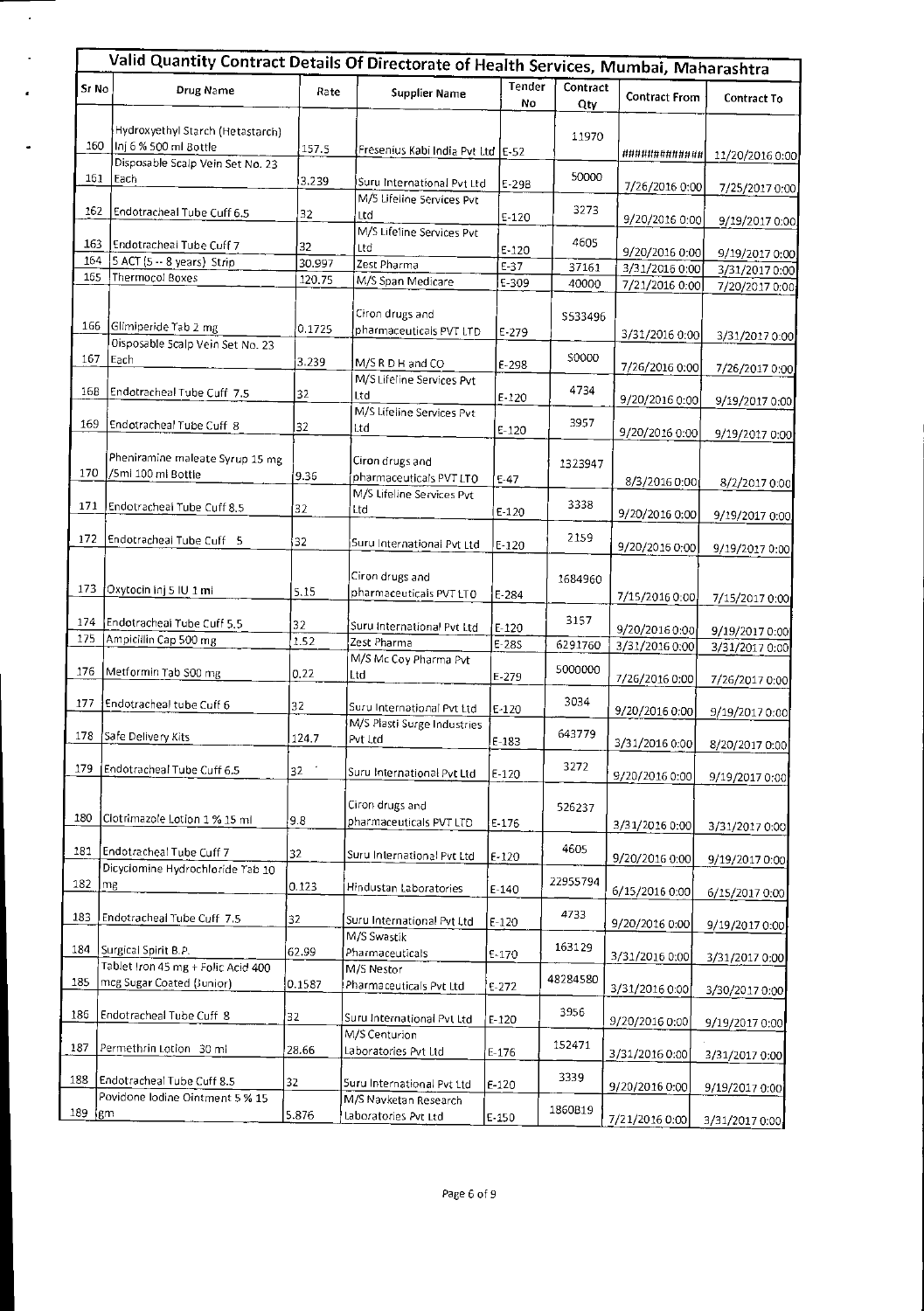|       | Valid Quantity Contract Details Of Directorate of Health Services, Mumbai, Maharashtra |        |                                              |              |                 |                      |                    |
|-------|----------------------------------------------------------------------------------------|--------|----------------------------------------------|--------------|-----------------|----------------------|--------------------|
| Sr No | <b>Drug Name</b>                                                                       | Rate   | Supplier Name                                | Tender<br>No | Contract<br>Qty | <b>Contract From</b> | <b>Contract To</b> |
| 190   | White Petroleum Jelly 1 Kg                                                             | 202    | M/S S D Fine Chem Limited                    | $E-176$      | 13134           | 3/31/2016 0:00       | 3/31/2017 0:00     |
| 191   | Disposable cap                                                                         | 0.99   | M/S Adeshwar Meditex Pvt<br>Ltd              | E-55         | 987068          | 3/31/2016 0:00       | 3/31/2017 0:00     |
| 192   | Tinidazole Tab 300 mg                                                                  | 0.5875 | M/S Centurion<br>Laboratories Pvt Ltd        | $E-278$      | 2500000         | 7/26/2016 0:00       | 7/26/20170:00      |
| 193   | Endotracheal Tube Plain 8.5                                                            | 19     | M/S Lifeline Services Pvt<br>Ltd             | $E-121$      | 2347            | 9/20/2016 0:00       | 9/19/2017 0:00     |
| 194   | Oral Rehydration Salt Powder WHO<br>Formula 20.5 gms Sachet                            | 2.2    | M/S 5yndicate Pharma                         | $E-118$      | 6642721         | 6/17/2016 0:00]      | 6/17/2017 0:00     |
| 195   | Amino Acid I V 100 ml                                                                  | 330    | Fresenius Kabi India Pvt Ltd   E-114         |              | 15179           | 6/23/2016 0:00       | 6/23/2017 0:00     |
| 196   | Makintosh Double Colour Water<br>Proof Rubber Width-110cm in<br>meter                  | 324    | M/S Vikamshi Fabrics Pvt<br>Ltd              | $E - 124$    | 104028          | 3/31/2016 0:00       | 3/31/2017 0:00     |
| 197   | Surgical Gloves Powder free<br>(Sterile) no. 8 Pair                                    | 10.22  | Sutures India Pvt Ltd                        | E 125        | 84830           | 3/31/2016 0:00       | 3/31/2017 0:00]    |
| 198   | Atenelol Tab 50 mg 14 Tab                                                              | 0.2346 | M/S Centurion<br>Laboratories Pvt Ltd        | E-280        | 1500000         | 7/26/2016 0:00       | 7/26/2017 0:00     |
| 199   | Endotracheal Tube Plain 6                                                              | 19     | M/S Lifeline Services Pvt<br>Ltd             | $E - 121$    | 2565            | 9/20/2016 0:00       | 9/19/2017 0:00     |
| 200   | Endotracheal Tube Plain 5                                                              | 19     | M/S Lifeline Services Pvt<br>Ltd             | $E - 121$    | 2999            | 9/20/2016 0:00       | 9/19/2017 0:00     |
| 201   | Surgical Gloves Powder free & 40<br>Sterile& 41 no. 6.S Pair                           | 10.22  | Sutures India Pvt Ltd                        | $E - 125$    | 1008029         | 3/31/2016 0:00       | 3/31/2017 0:00     |
| 202   | Metronidazole Susp 200 mg/5ml 60<br>ml Bottle                                          | 10.15  | Ciron drugs and<br>pharmaceuticals PVT LTD   | E 155        | 1305483         | 6/23/2016 0:00       | 6/23/2017 0:00     |
| 203   | Endotracheal Tube Plain 2.5 Each                                                       | 19     | M/5 Lifeline Services Pvt<br>Ltd             | $E-121$      | 4982            | 9/20/2016 0:00       | 9/19/2017 0:00     |
| 204   | Endotracheal Tube Plain 8.5                                                            | 19     | Suru International Pvt Ltd                   | $E-121$      | 2347            | 9/20/2016 0:00       | 9/19/2017 0:00     |
| 205   | Endotracheal Tube Plain 6                                                              | 19     | Suru International Pvt Ltd                   | E-121        | 2565            | 9/20/2016 0:00       | 9/19/2017 0:00     |
| 206   | Endotracheal Tube Plain 5                                                              | 19     | Suru International Pvt Ltd                   | $E - 121$    | 2998            | 9/20/2016 0:00       | 9/19/2017 0:00     |
| 207   | Endotracheal Tube Plain 2.5 Each                                                       | 19     | Suru International Pvt Ltd                   | $E-121$      | 4982            | 9/20/2016 0:00       | 9/19/2017 0:00     |
|       | 208 Cetrizine Hydrochloride Tab 10 mg                                                  | 0.098  | Syncom Healthcare Ltd                        | E-48         | 92289019        | 3/31/2016 0:00       | 3/31/2017 0:00     |
| 209   | Ondansetron Syrup 2 mg/5 ml 30<br>ml                                                   | 5.1    | scott edil pharma                            | E-132        | 763443          | 6/24/2016 0:00       | 6/23/2017 0:00     |
| 210   | Salbutamol Syrup 2 mg/5ml 100 ml                                                       | 6.1    | M/S S M Pharmaceuticals                      | E-75         | 300000          | 9/9/2016 0:00        | 9/8/2017 0:00      |
| 211   | Paracetamol Syrup 125 mg /5 ml 60<br> m                                                | 6.28   | Ciron drugs and<br>pharmaceuticals PVT LTD   | E 73         | 2592769         | 9/9/2016 0:00        | 9/8/20170:00       |
| 212   | Paracetamol Syrup 125 mg /5 ml 60<br>mi                                                | 6.28   | M/S S M Pharmaceuticals                      | $E-73$       | 2592770         | 9/9/2016 0:00        | 9/8/2017 0:00      |
| 213   | Ranitidine Tab 150 mg                                                                  | 0.2934 | M/S J B Chemicals and<br>Pharmaceuticlas Ltd | $E - 44$     | 30000000        | 9/19/2016 0:00       | 9/18/2017 0:00     |
| 214   | Calcium Carbonate Tab + vit D3<br> 1.25 gm                                             | 0.2273 | Hindustan Laboratories                       | $E-110$      | 98980759        | 6/23/2016 0:00       | 6/23/2017 0:00     |
| 215   | Antitetanus Human immunoglobin<br>Inj 250 IU 1 ml Vial                                 | 797    | M/S Bharat Serum and<br>Vaccines Ltd         | E-77         | 2285            | 7/19/2016 0:00       | 6/15/2017 0:00     |
| 216   | Misoprostol Tab 200 mcg                                                                | 2.23   | M/S Centurion<br>Laboratories Pvt Ltd        | E-283        | 762289          | 6/23/2016 0:00       | 6/23/2017 0:00     |
| 217   | Clopidogrel Tab 75 mg                                                                  | 0.769  | ZIM LABORATORIES LTD                         | $F-113$      | 1241780         | 6/23/2016 0:00       | 6/23/2017 0:00     |
| 218   | Antitetanus Human immunoglobin<br>Inj 500 IU 1 ml Vial                                 | 1297   | M/S Bharat Serum and<br>Vaccines Ltd         | $E-77$       | 1409            | 7/19/2016 0:00       | 6/15/2017 0:00     |

 $\ddot{\phantom{a}}$ 

 $\overline{\phantom{a}}$ 

 $\bullet$ 

 $\sim$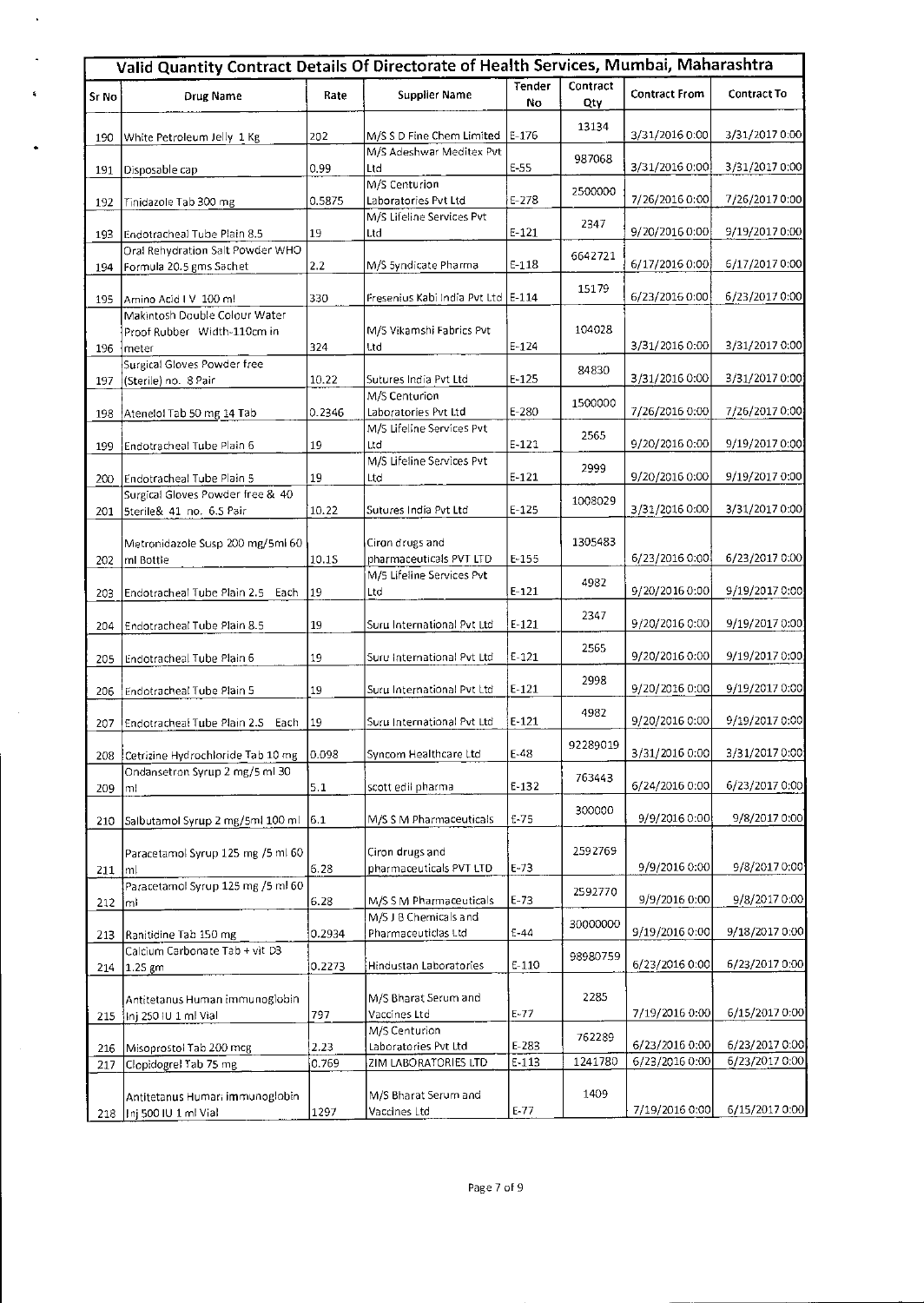|            | Valid Quantity Contract Details Of Directorate of Health Services, Mumbai, Maharashtra |                |                                                |                 |                 |                                  |                                  |
|------------|----------------------------------------------------------------------------------------|----------------|------------------------------------------------|-----------------|-----------------|----------------------------------|----------------------------------|
| Sr No      | <b>Drug Name</b>                                                                       | Rate           | <b>Supplier Name</b>                           | Tender<br>No    | Contract<br>Qty | Contract From                    | Contract To                      |
| 219        | Amoxycillin Syrup 125 mg 60 ml<br> Bottle                                              | 9.8S           | Zest Pharma                                    | $E-51$          | 1643605         | 6/24/2016 0:00                   | 6/23/2017 0:00                   |
| Z20        | Antitetanus Human immunoglobin<br>Inj 500 IU 1 ml Vial                                 | 1297           | M/5 Bharat Serum and<br>Vaccines Ltd           | $E-77$          | 1409            | 6/15/2016 0:00                   | 6/14/2017 0:00                   |
| 221        | Suction Catheter, Sterile no. 8                                                        | 5.5            | M/5 Lifeline Services Pvt<br>Ltd               | $E - 72$        | 40525           | 6/22/2016 0:00                   | 6/21/2017 0:00                   |
| 222        | Suction Catheter, Sterile no. 9                                                        | 5.5            | M/5 Lifeline 5ervices Pvt<br>Ltd               | $E-72$          | 27943           | 6/22/2016 0:00                   | 6/21/2017 0:00                   |
| 223        | Suction Catheter, 5terile no. 10                                                       | 5.5            | M/S Lifeline Services Pvt<br>Ltd               | $E-72$          | 32374           | 6/22/2016 0:00                   | 6/21/2017 0:00                   |
| 224        | Suction Catheter, Sterile no. 11                                                       | 5.5            | M/S Lifeline Services Pvt<br>Ltd               | $E-72$          | 27331           | 6/22/2016 0:00                   | 6/21/20170:00                    |
| 225        | Inj. Pralidoxime chloride 500 mg<br>(PAM)                                              | 33             | Ciron drugs and<br>pharmaceuticals PVT LTD     | $E-156$         | 7371            | 6/23/2016 0:00                   | 6/23/2017 0:00                   |
| 226        | Acetyl Salicylic Acid 300 mg                                                           | 0.35           | Hindustan Laboratories                         | $E - 111$       | 1446594         | 6/23/2016 0:00                   | 6/23/2017 0:00                   |
| 227        | Inj. Pralidoxime chloride 1 gm<br>[(PAM)]                                              | 51.996         | Ciron drugs and<br>pharmaceuticals PVT LTD     | $E-156$         | 29041           | 6/23/2016 0:00                   | 6/23/2017 0:00                   |
| 228        | Antitetanus Human immunoglobin<br>Inj 250 IU 1 ml Vial                                 | 797            | M/S Bharat Serum and<br>Vaccines Ltd           | $E-77$          | 2285            | 6/15/2016 0:00                   | 6/14/2017 0:00                   |
| 229        | Cephalexin 5yrup 125 mg 60 ml<br>Bottle                                                | 12.75          | Zest Pharma                                    | $E - 143$       | 511215          | 6/15/2016 0:00                   | 6/14/2017 0:00                   |
| 230        | Bisacodyl Tab 5 mg                                                                     | 0.22           | Ciron drugs and<br>pharmaceuticals PVT LTD     | $E-79$          | 2115356         | 6/15/2016 0:00                   | 6/14/2017 0:00                   |
| 231        | Syrup Calcium with phosphate                                                           | 21.5           | M/S Galpha Laboratories<br>Ltd                 | $E-141$         | 3258255         | 6/18/2016 0:00                   | 6/17/2017 0:00                   |
| 232        | Lithium Carbonate Tab 300 mg                                                           | 0.066          | M/S Reliance Formulation<br>Pvt Ltd            | E-90            | 1309830         | 7/1/2016 0:00                    | 7/1/2017 0:00                    |
| 233        | Triple layer face mask Each                                                            | 0.99           | M/S Adeshwar Meditex Pvt<br>Ltd                | $E-87$          | 2816546         | 6/15/2016 0:00                   | 6/14/2017 0:00                   |
| 234        | Primaquine Tab 15 mg                                                                   | 1.035          | M/S Ipca laboratoratories<br>Itd               | $E-35$          | 2265704         | 6/20/2016 0:00                   | 6/19/2017 0:00                   |
| 235        | Disposable syringe sterile with<br>needle 1inch 1 ml                                   | 2.75           | M/S Iscon Surgical Limited                     | $E-169$         | 1305935         | 6/22/2016 0:00                   | 6/22/2017 0:00                   |
| 236        | Disp. Spinal needle 24G Each                                                           | 22.97          | Suru International Pvt Ltd                     | $E-168$         | 13803           | 6/22/2016 0:00                   | 6/22/2017 0:00                   |
| 237        | Disp. Spinal needle 23G Each                                                           | 22.97          | Suru International Pvt Ltd                     | $E-168$         | 62759           | 6/22/2016 0:00                   | 6/22/2017 0:00                   |
| 238        | Surgical Gloves Powder free<br>(Sterile) no. 7 Pair                                    | 10.22          | Sutures India Pvt Ltd                          | $E-125$         | 1123229         | 6/22/2016 0:00                   | 6/22/2017 0:00                   |
| 239        | Surgical Gloves Powder free<br>(Sterile) no. 7.5 Pair                                  | 10.22          | Sutures India Pvt Ltd                          | $E - 125$       | 830117          | 6/22/2016 0:00                   | 6/22/2017 0:00                   |
| 240        | Surgical Gloves Powder free<br>(Sterile) no. 6 Pair                                    | 10.22          | Sutures India Pvt Ltd                          | $E-125$         | 239503          | 6/22/2016 0:00                   | 6/22/2017 0:00                   |
| 241        | Ofloxacin Tab 200 mg                                                                   | 0.786          | ZIM LABORATORIES LTD                           | $E-177$         | 9136731         | 6/22/2016 0:00                   | 6/22/2017 0:00                   |
| 242        | Quetiapine Tab 100 mg                                                                  | 1.7849         | M/S lpca laboratoratories<br>Itd               | $E-281$         | 148570          | 7/26/2016 0:00                   | 7/26/2017 0:00                   |
| 243        | Quetiapine Tab 50 mg                                                                   | 0.7            | M/S Centurion<br>Laboratories Pvt Ltd          | E-281           | 174275          | 7/26/2016 0:00                   | 7/26/2017 0:00                   |
|            | Trihexyphenidyl Hydrochloride Tab                                                      |                | M/5 Centurion                                  |                 | 865361          |                                  |                                  |
| 244<br>245 | 2 <sub>mg</sub><br>Metronidazole Tab 200 mg                                            | 0.457<br>0.359 | Laboratories Pvt Ltd<br>Hindustan Laboratories | $E-281$<br>E-66 | 5073226         | 7/26/2016 0:00<br>6/2Z/2016 0:00 | 7/26/2017 0:00<br>6/21/2017 0:00 |
|            | Cotrimoxazole SS (Trimethoprim +<br>Sulphamethoxazole) Tab 80 mg +                     |                |                                                |                 | 14464066        |                                  |                                  |
|            | 246 400 mg<br>Disposable 5calp Vein Set No. 18                                         | 0.63           | ZIM LABORATORIE5 LTD                           | $E-62$          |                 | 6/22/2016 0:00                   | 6/22/2017 0:00                   |
| 247        | Each                                                                                   | 3.15           | M/5 R D H and CO                               | $E-298$         | 25000           | 7/26/2016 0:00                   | 7/26/2017 0:00                   |

 $\boldsymbol{\cdot}$ 

 $\ddot{\phantom{a}}$ 

 $\ddot{\phantom{a}}$ 

 $\ddot{\phantom{a}}$ 

 $\mathcal{A}_{\mathcal{A}}$